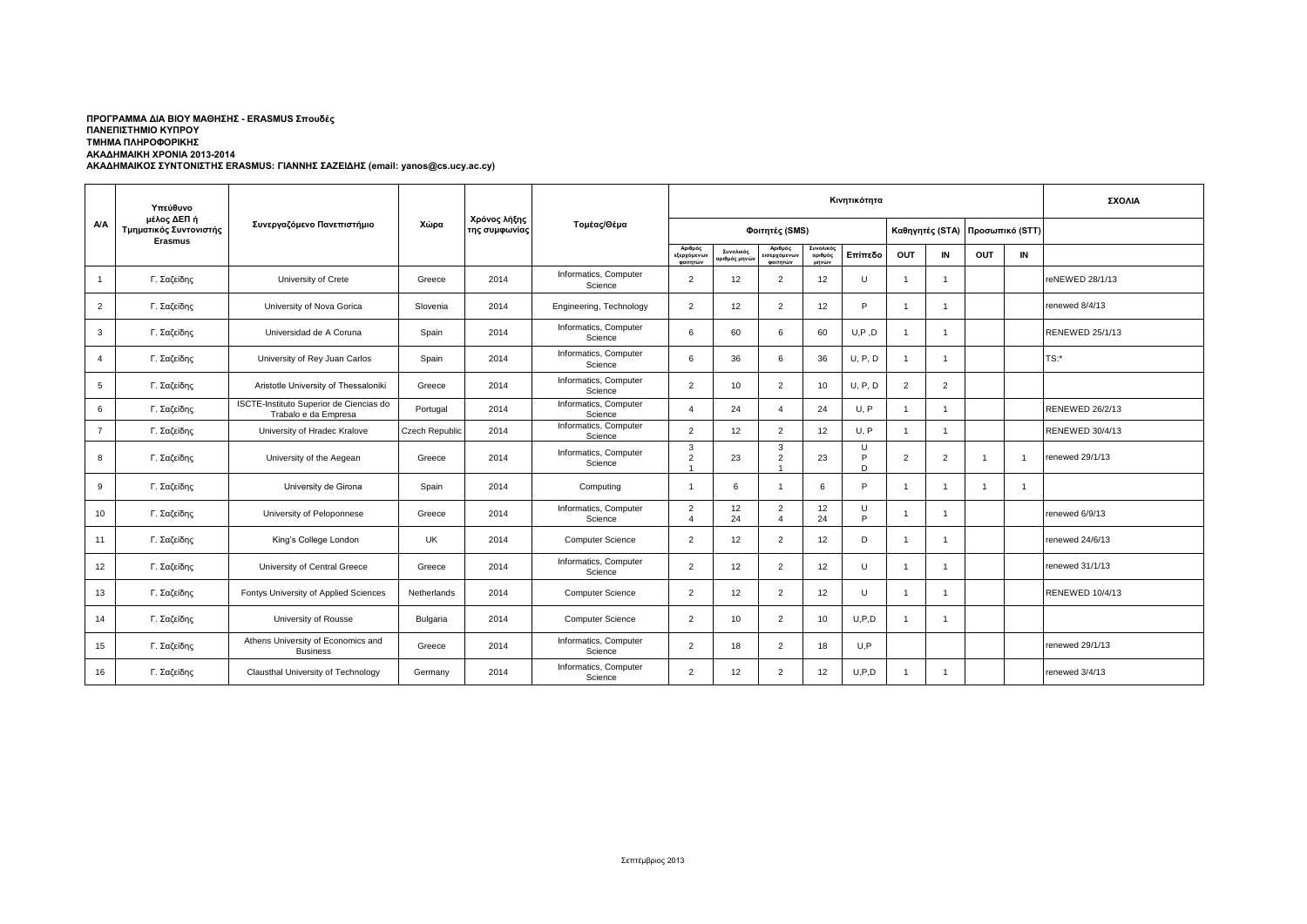## ΑΚΑΔΗΜΑΙΚΗ ΧΡΟΝΙΑ 2013-2014<br>ΑΚΑΔΗΜΑΙΚΟΣ ΣΥΝΤΟΝΙΣΤΗΣ ERASMUS: ΓΙΑΝΝΗΣ ΣΑΖΕΙΔΗΣ (email: yanos@cs.ucy.ac.cy) **ΠΡΟΓΡΑΜΜΑ ΔΙΑ ΒΙΟΥ ΜΑΘΗΣΗΣ - ERASMUS Σπουδές ΠΑΝΕΠΙΣΤΗΜΙΟ ΚΥΠΡΟΥ ΤΜΗΜΑ ΠΛΗΡΟΦΟΡΙΚΗΣ**

|            | Υπεύθυνο                              |                                                                 |             |                               |                                                                                                                 | Κινητικότητα                          |                          |                                                          |                               |             |                 |                |                 |                | ΣΧΟΛΙΑ                               |
|------------|---------------------------------------|-----------------------------------------------------------------|-------------|-------------------------------|-----------------------------------------------------------------------------------------------------------------|---------------------------------------|--------------------------|----------------------------------------------------------|-------------------------------|-------------|-----------------|----------------|-----------------|----------------|--------------------------------------|
| <b>A/A</b> | μέλος ΔΕΠ ή<br>Τμηματικός Συντονιστής | Συνεργαζόμενο Πανεπιστήμιο                                      | Χώρα        | Χρόνος λήξης<br>της συμφωνίας | Τομέας/Θέμα                                                                                                     | Φοιτητές (SMS)                        |                          |                                                          |                               |             | Καθηγητές (STA) |                | Προσωπικό (STT) |                |                                      |
|            | <b>Erasmus</b>                        |                                                                 |             |                               |                                                                                                                 | Αριθμός<br>εξερχόμενων<br>ΦΟΙΤΠΤών    | Συνολικός<br>ριθμός μηνι | Αριθμός<br>ισερχόμενω <mark>ι</mark><br><b>MOITATION</b> | Συνολικός<br>αριθμός<br>unvúw | Επίπεδο     | OUT             | IN             | <b>OUT</b>      | IN             |                                      |
| 17         | Γ. Σαζείδης                           | University of Pireaus                                           | Greece      | 2014                          | Informatics, Computer<br>Science                                                                                |                                       |                          | $\mathbf{3}$                                             | 18                            | U           |                 | $\overline{1}$ |                 |                |                                      |
| 18         | Γ. Σαζείδης                           | Universitat Politecnica de Catalunya                            | Spain       | 2014                          | Computing                                                                                                       | $\overline{2}$                        | 10                       | $\overline{2}$                                           | 10                            | U,P         |                 |                |                 |                |                                      |
| 19         | Γ. Σαζείδης                           | Manchester Metropolitan University                              | <b>UK</b>   | 2014                          | <b>Computer Science</b>                                                                                         | $\overline{1}$                        | 6                        | $\overline{1}$                                           | 6                             | U.P         | $\overline{1}$  | $\overline{1}$ |                 |                |                                      |
| 20         | Γ. Σαζείδης                           | Seconda University of Napoli                                    | Italy       | 2014                          | Informatics, Computer<br>Science                                                                                | $\overline{4}$                        | 36                       | $\overline{A}$                                           | 36                            | U.P         | 3               | 3              |                 |                |                                      |
| 21         | Γ. Σαζείδης                           | University of Piraeus                                           | Greece      | 2014                          | Informatics, Computer<br>Science<br>(Τμήμα<br>Ψηφιακών Συστημάτων)                                              | 3<br>$\overline{c}$<br>-1             | 26                       | 3<br>$\overline{2}$                                      | 26                            | U<br>P<br>D | 3               | 2              | $\overline{2}$  | $\overline{2}$ | reNEWED 28/1/13                      |
| 22         | Γ. Σαζείδης                           | University of Southern Denmark, Odense                          | Denmark     | 2014                          | Informatics, Computer Science                                                                                   | $\overline{2}$                        | 18                       | $\overline{2}$                                           | 18                            | U.P.D       | $\overline{1}$  | $\overline{1}$ |                 |                | renewed 27/3/13                      |
| 23         | Γ. Σαζείδης                           | National Technical University of Athens<br>(Metsovio)           | Greece      | 2014                          | <b>Computer Science</b>                                                                                         | 3                                     | 18                       | 3                                                        | 18                            | U,P         | $\overline{1}$  | $\overline{1}$ |                 |                | renewed 14/2/13                      |
| 24         | Γ. Σαζείδης                           | <b>Linnaeus University</b>                                      | Sweden      | 2014                          | Informatics, computer Science                                                                                   | $\overline{2}$                        | 20                       | $\overline{2}$                                           | 20                            | U.P.D       | $\overline{1}$  | $\overline{1}$ |                 |                | renewed 8/2/13                       |
| 25         | Γ. Σαζείδης                           | Universitat Bern                                                | Switzerland | 2014                          | <b>Biomedical Engineering</b>                                                                                   | $\overline{2}$                        | 12                       | $\overline{2}$                                           | 12                            | P,D         | $\overline{1}$  | $\overline{1}$ |                 |                |                                      |
| 26         | Γ. Σαζείδης                           | University of Paris 13 (Paris Nord)                             | France      | 2014                          | Informatics, Computer Science                                                                                   | 3<br>$\overline{2}$<br>$\overline{1}$ | 36<br>12<br>3            | 3<br>$\overline{2}$<br>$\overline{1}$                    | 36<br>12<br>3                 | U<br>P<br>D | $\overline{1}$  | $\mathbf{1}$   |                 |                | RENEWED 3/4/13                       |
| 27         | Γ. Σαζείδης                           | Vilniaus Gedimino Technikos Universitetas                       | Lithuania   | 2014                          | Computing                                                                                                       | $\overline{2}$                        | 10                       | $\overline{2}$                                           | 10                            | U.P.D       | $\overline{2}$  | $\overline{2}$ |                 |                |                                      |
| 28         | Γ. Σαζείδης                           | Universidad de Alcala                                           | Spain       | 2014                          | Informatics, Computer Science                                                                                   | $\overline{4}$<br>$\overline{2}$      | 40<br>6                  | $\overline{4}$<br>2                                      | 40<br>6                       | U, P<br>D   | $\overline{1}$  | $\overline{1}$ |                 |                |                                      |
| 29         | Γ. Σαζείδης                           | Technisce Universitat Wien<br>(Vienna University of Technology) | Austria     | 2014                          | Computer Science                                                                                                | 3                                     | 18                       | 3                                                        | 18                            | U.P.D       | $\overline{1}$  | $\overline{1}$ |                 |                | one student from each level per year |
| 30         | Γ. Σαζείδης                           | Siauliai University                                             | Lithuania   | 2014                          | Informatics, Computer Science                                                                                   | $\overline{2}$                        | 8                        | $\overline{2}$                                           | 8                             | U           | $\overline{1}$  | $\overline{1}$ |                 |                |                                      |
| 31         | Γ. Σαζείδης                           | Ecole Polytechnique Federale de<br>Lausanne                     | Switzerland | 2014                          | Informatics, Computer Science                                                                                   | $\overline{1}$                        | 12                       |                                                          | 12                            | U, P<br>U   |                 |                |                 |                |                                      |
| 32         | Γ. Σαζείδης                           | University of Brasov                                            | Romania     | 2014                          | Electrical Engineering/electronic<br>Engineering,<br>Telecommunications/Informatics,<br><b>Computer Science</b> | 3                                     | 30                       | 3                                                        | 30                            | U.P.D       | $\overline{1}$  | $\overline{1}$ |                 |                |                                      |
| 33         | Pedro Trancoso                        | Latvia University of Agriculture                                | Latvia      | 2014                          | <b>Computer Science</b>                                                                                         | $\overline{2}$                        | 10                       | $\overline{2}$                                           | 10                            | U, P, D     | $\overline{1}$  | $\overline{1}$ | $\overline{1}$  | $\overline{1}$ | $TS:$ *                              |